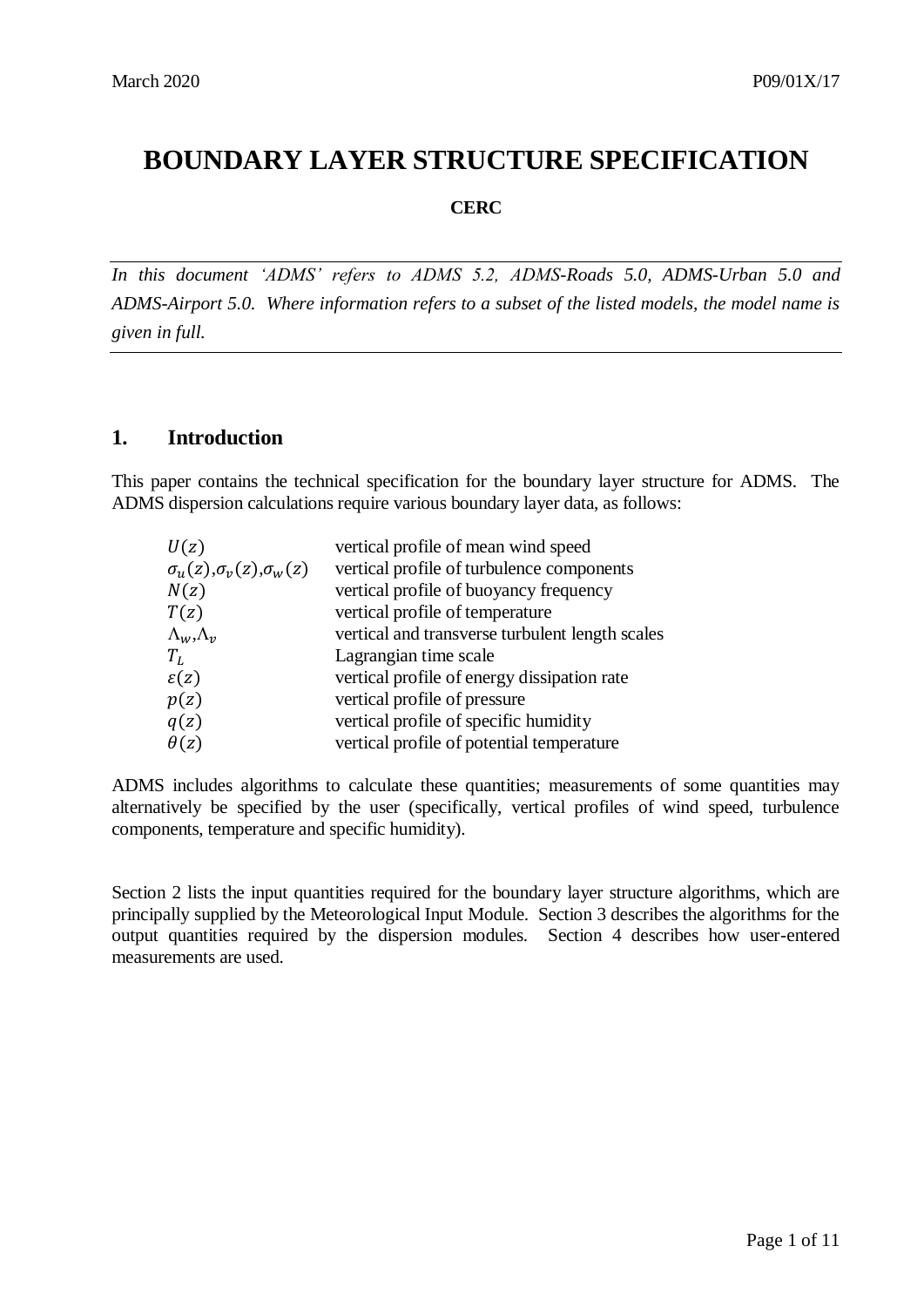# **2. Input for Boundary Layer Structure algorithms**

The details of how the meteorological data are processed and prepared so that they are representative of the site in question are presented in the Technical Specification of the Met Input Module, P05/01. The variables required for the boundary layer structure module which are calculated by the met processor are:

| $u_{*}$        | friction velocity                                 |
|----------------|---------------------------------------------------|
| $W_*$          | convective velocity scale                         |
| $T_0$          | near surface temperature $(K)$                    |
| $N_u$          | buoyancy frequency above boundary layer           |
| $\Delta\theta$ | temperature step across elevated inversion        |
| h              | height of boundary layer                          |
| $L_{MO}$       | Monin-Obukhov length                              |
| $\alpha_m$     | maximum turning of the wind with height           |
| $q_0$          | surface specific humidity                         |
| $\lambda_E$    | surface latent heat flux                          |
| $r_{u}$        | relative humidity just above boundary layer       |
| $d(r_u)$<br>dz | relative humidity lapse rate above boundary layer |

 $z<sub>0</sub>$ , the surface roughness length at the source site, is also required and this is entered directly by the user.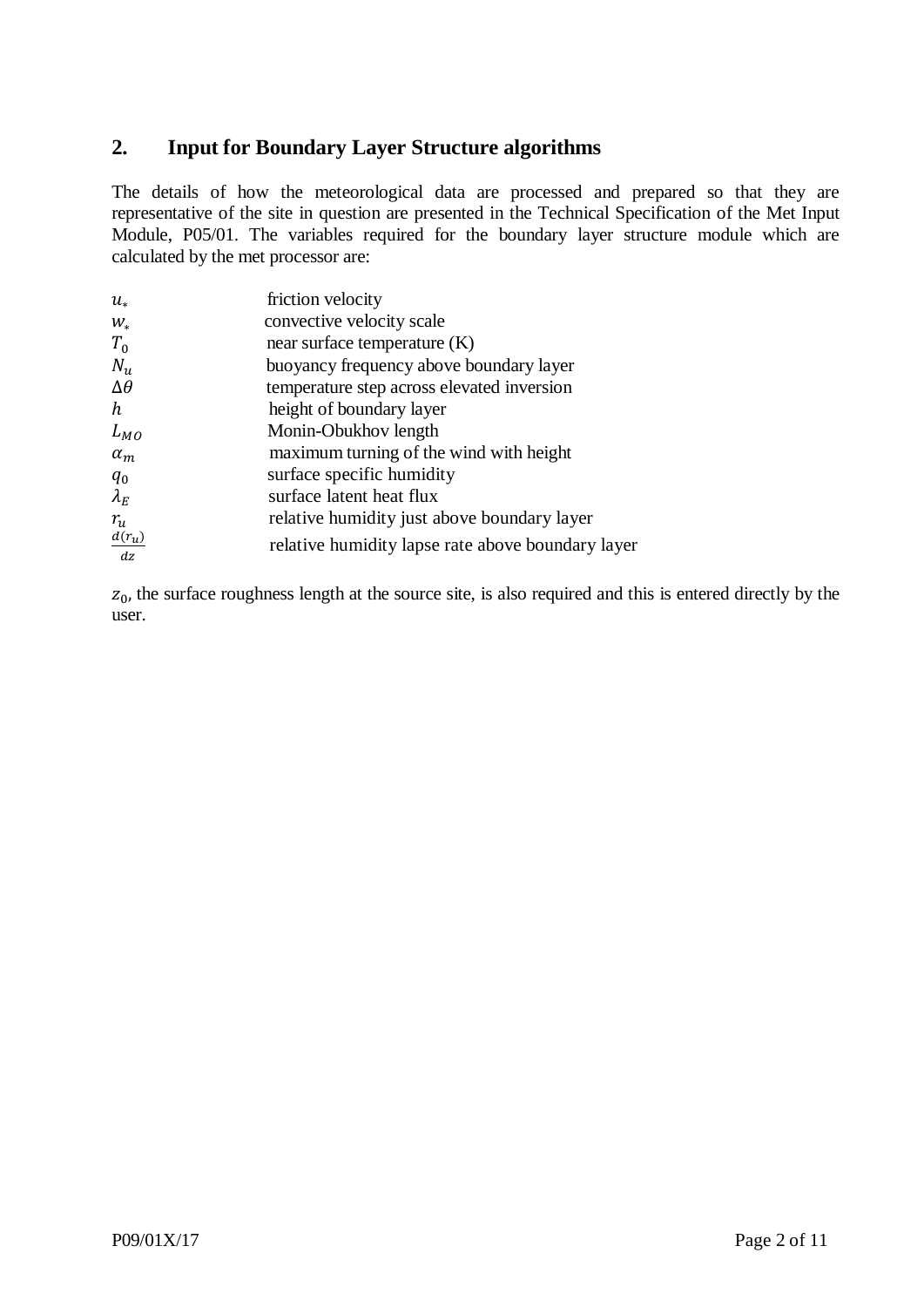### **3. Boundary Layer Algorithms**

These are discussed in detail in reference [1]. The algorithms are described in Sections 3.1-3.8.

#### **3.1 Mean wind profile**

The profile for the mean wind is calculated from

$$
U(z) = \frac{u_*}{\kappa} \left\{ \ln \left( \frac{z + z_0}{z_0} \right) - \Psi \left( \frac{z + z_0}{L_{MO}} \frac{z_0}{L_{MO}} \right) \right\} \qquad \text{for } z \le h
$$
  

$$
U(z) = \frac{u_*}{\kappa} \left\{ \ln \left( \frac{h + z_0}{z_0} \right) - \Psi \left( \frac{h + z_0}{L_{MO}} \frac{z_0}{L_{MO}} \right) \right\} \qquad \text{for } z > h
$$
 (1)

where  $\kappa$  is von Karman's constant (0.4), the Monin-Obukhov length  $L_{MO}$  is given by

$$
L_{MO} = -u_*^3 \left( \frac{\rho_a c_p T_0}{\kappa g F_{\theta_0}} \right) \tag{2}
$$

and where in convective conditions,  $h/L_{MO} < 0$  (Panofsky and Dutton, 1984),

$$
\Psi = \ln \left( \frac{(1+x)^2}{(1+x_0)^2} \frac{(1+x^2)}{(1+x_0^2)} \right)
$$
  
- 2(tan<sup>-1</sup>(x) - tan<sup>-1</sup>(x<sub>0</sub>))  

$$
x = \left( 1 - \frac{16(z+z_0)}{L_{M0}} \right)^{1/4}
$$
  

$$
x_0 = \left( 1 - \frac{16z_0}{L_{M0}} \right)^{1/4}
$$
 (3)

and in stable-neutral conditions,  $h/L_{MO} \ge 0$  (van Ulden and Holtslag, 1985),

$$
\Psi = a \frac{z_0}{L_{MO}} + b \left( \frac{z_0}{L_{MO}} - \frac{c}{d} \right) e^{-dz_0/L_{MO}} - \left\{ a \frac{(z+z_0)}{L_{MO}} + b \left( \frac{(z+z_0)}{L_{MO}} - \frac{c}{d} \right) e^{-d(z+z_0)/L_{MO}} \right\} \tag{4}
$$

where the constants  $a=0.7$ ,  $b=0.75$ ,  $c=5.0$ , and  $d=0.35$ .

Following van Ulden and Holtslag (1985) for the turning (veering) of the wind direction with height, we use

$$
\alpha(z/h) = \alpha_m \big( 1 - \exp(-z/h) \big) \tag{5}
$$

where  $\alpha_m$  is output from the meteorological input module. This expression is calculated but is not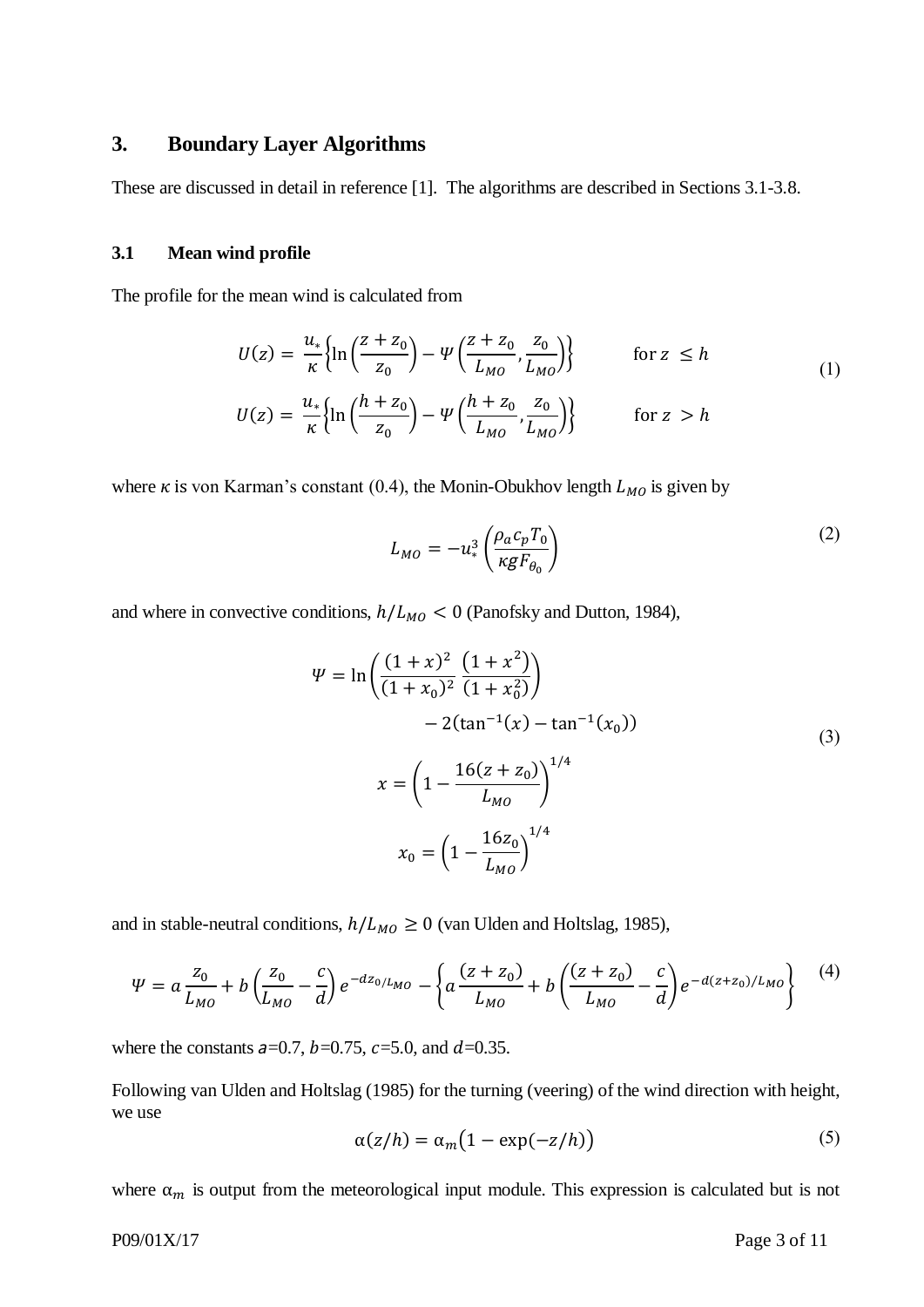used by the model.

#### **3.2 Turbulence profiles**

These formulae are detailed in Hunt, Holroyd and Carruthers (1988). There are three sets of formulae depending on whether  $h/L_{M0} < 0.3$ ,  $-0.3 \le h/L_{M0} \le 1$ , or  $h/L_{M0} > 1$ , when the conditions correspond to unstable (convective) conditions, near neutral flow and stable conditions, respectively. In the model, these expressions are used with values of  $(z + z_0)/h$  up to 1.2. Values of  $(z + z_0)/h$  greater than 1.2 are set to 1.2 for the turbulence calculations.

In unstable conditions  $(h/L_{MO} < -0.3)$  the mixed layer velocity scale is given by

$$
w_*^3 = \frac{hu_*^3}{\kappa |L_{MO}|} \tag{6}
$$

and we take

$$
\sigma_u^2 = 0.3w_*^2 + 6.25[T_{wN}(z)]^2 u_*^2 \tag{7a}
$$

$$
\sigma_v^2 = 0.3w_*^2 + 4.0[T_{w_N}(z)]^2 u_*^2 \equiv \sigma_{vc}^2 + \sigma_{vN}^2 \tag{7b}
$$

$$
\sigma_w^2 = 0.4 w_*^2 \left[ T_{w_c}(z) \right]^2 + \left[ 1.3 T_{w_N}(z) u_* \right]^2 \equiv \sigma_{wc}^2 + \sigma_{wN}^2 \tag{7c}
$$

where

$$
T_{WC} (z) = 2.1 \left(\frac{z + z_0}{h}\right)^{1/3} \left(1 - 0.8 \frac{(z + z_0)}{h}\right)
$$
 (8a)

$$
T_{wN}(z) = 1 - 0.8 \frac{(z + z_0)}{h}
$$
 (8b)

and  $\sigma_C$  and  $\sigma_N$  denote the contributions from convectively driven and mechanically driven turbulence respectively. In neutral conditions (- $0.3 \le h/L_{M0} \le 1.0$ ),

$$
\sigma_u = 2.5 u_* T_{wN}(z) \tag{9a}
$$

$$
\sigma_{\nu} = 2.0u_*T_{WN}(z) \tag{9b}
$$

$$
\sigma_{w} = 1.3 u_{*} T_{wN}(z) \tag{9c}
$$

and in stable conditions  $(h/L_{MO} > 1.0)$ ,

$$
\sigma_u = 2.5u_*(1 - \alpha_s(z + z_0)/h)^{3/4}
$$
 (10a)

$$
\sigma_{v} = 2.0u_{*}(1 - \alpha_{s}(z + z_{0})/h)^{3/4}
$$
 (10b)

$$
\sigma_w = 1.3u_*(1 - \alpha_s(z + z_0)/h)^{3/4}
$$
 (10c)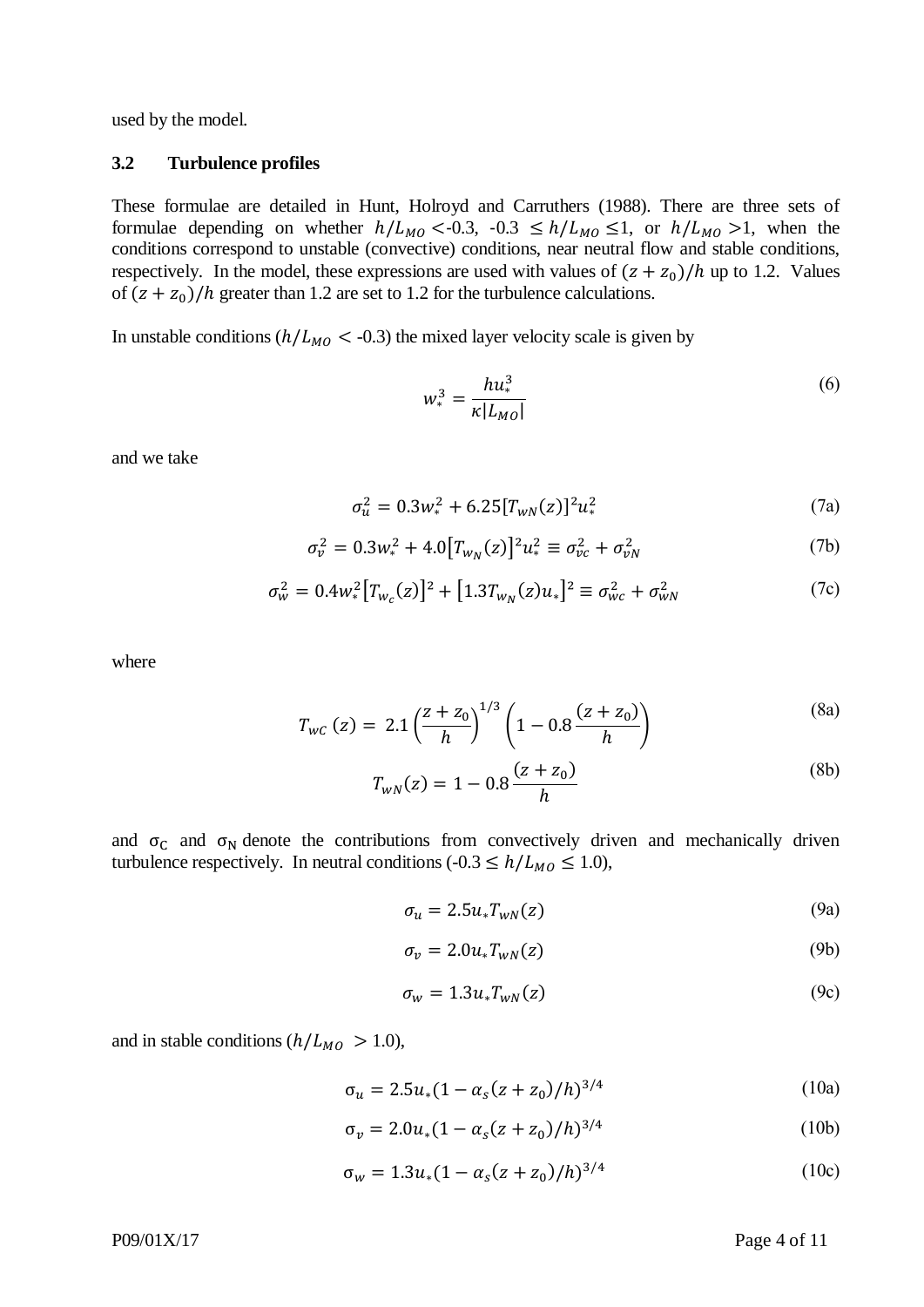The profiles of  $\sigma_u^2$  are not used except for longitudinal dispersion of finite-duration releases.

The parameter  $\alpha_s$  is used to represent the changing characteristics depending on whether conditions are ideal (i.e. no waves or instabilities) or disturbed. The following criteria are used over flat terrain with no building effects.

$$
\alpha_s = 0.9
$$
  
\n
$$
\alpha_s = 0.9 - 0.4 \left( \frac{z_0 - 0.01}{0.09} \right)
$$
  
\n
$$
\alpha_s = 0.5
$$
  
\n
$$
\alpha_s = 0.5
$$
  
\n
$$
\alpha_s = 0.5
$$
  
\n
$$
(11)
$$
  
\n
$$
z_0 \ge 0.1
$$
  
\n
$$
(12)
$$

When the complex terrain, building and coast options are used,  $\alpha_s = 0.5$  for all  $z_0$ .

In an urban situation, there will always be some turbulence even in near-calm conditions because of the effects of local topography. This is accounted for in the model by applying a minimum value  $\sigma_{\text{min}}$  to the turbulence parameters  $\sigma_{u}$ ,  $\sigma_{v}$  and  $\sigma_{w}$ , where  $\sigma_{\text{min}}$  depends on the minimum Monin-Obukhov length  $L_{MOMin}$  as follows:

$$
\sigma_{\min} = \begin{cases}\n0 & L_{\text{Momin}} \le 10 \\
0.01(L_{\text{Momin}} - 10) & 10 < L_{\text{Momin}} < 30 \\
0.2 & L_{\text{Momin}} \ge 30\n\end{cases}
$$

Furthermore, in the presence of variable terrain height, it is unlikely that turbulence will be negligible even if the upstream wind speed is very low. Hence when modelling complex terrain, a further minimum value of 0.1m/s is imposed on  $\sigma_u$ ,  $\sigma_v$  and  $\sigma_w$ . Alternatively, the user can specify a value of  $\sigma_{\text{min}}$  which overrides the  $L_{\text{MOMn}}$  and complex terrain default values.

#### **3.3 Turbulence length and time scales and energy dissipation rate**

We assume, following Hunt, Stretch and Britter [4], that the vertical length scale is determined both by local shear and the blocking effect of the surface, and that it is limited by the boundary layer depth so that over flat terrain

$$
\Lambda_w(z) = \left(\frac{2.5}{Z} + \frac{4}{h} + \frac{N(z)}{\sigma_w(z)} + \frac{1}{Z_u}\right)^{-1} \qquad \text{for } h/L_{mo} \ge 0
$$
\n(12a)

and

$$
\Lambda_w(z) = \left(\frac{0.6}{Z} + \frac{\partial U/\partial z}{\sigma_w} + \frac{2}{h} + \frac{1}{Z_u}\right)^{-1} \qquad \text{for } h/L_{mo} < 0 \tag{12b}
$$

where  $z_u$  is a length scale given by

$$
z_u = \max(0, (h - z), \sigma_w / N_u) \quad \text{for } N_u > 0
$$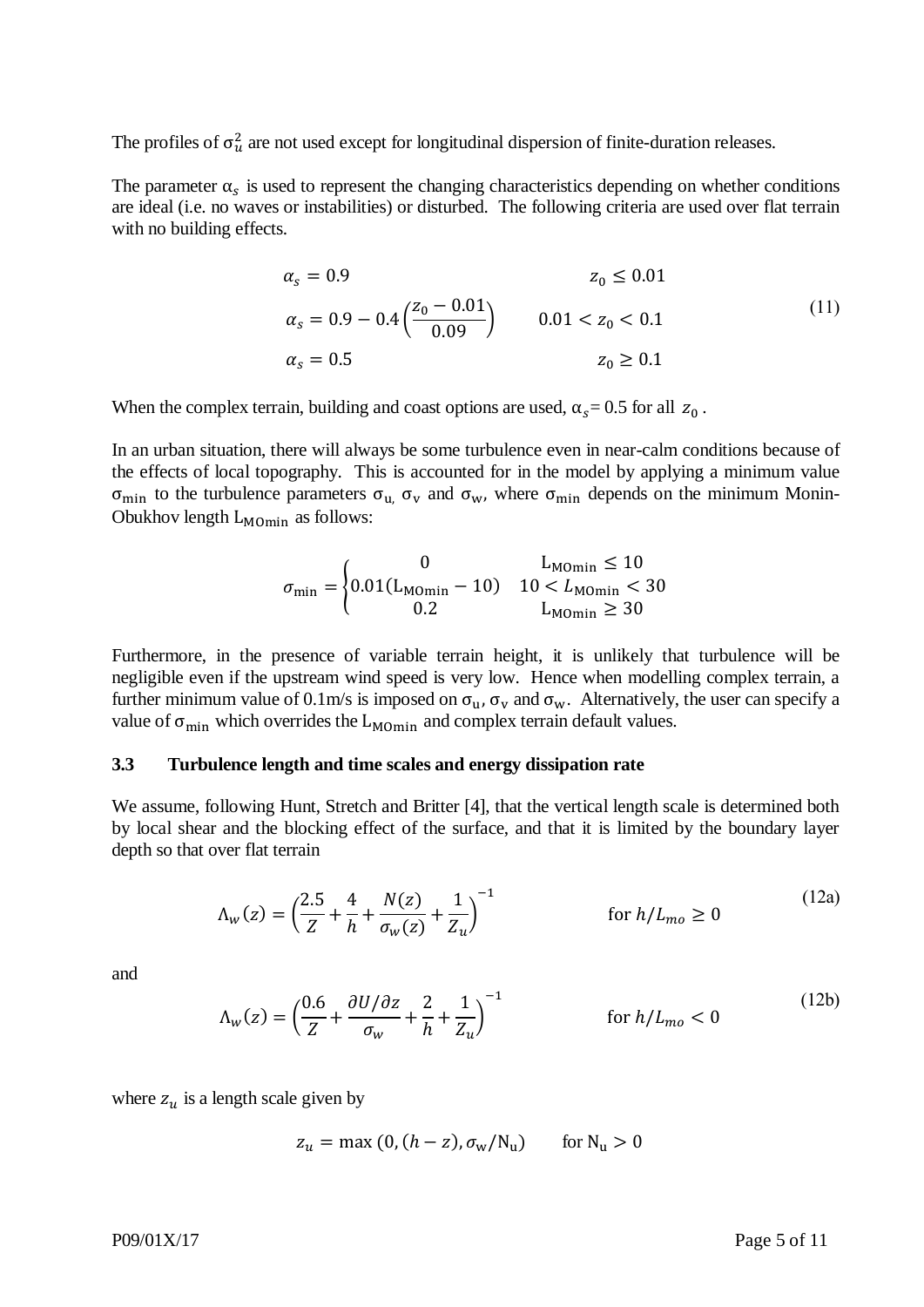and 
$$
z_u = \max(0, (h - z))
$$
 otherwise

and where

$$
Z = \min(z + z_0, h + z_0)
$$

 $N_u$  is the buoyancy frequency and the other symbols have their usual meanings. In the case  $h/$  $L_{MO}$  < 0 (Equation 12b), the third term was previously 4/h, however 2/h results in a length scale at the centre of the boundary layer  $(\sim h/5)$  more consistent with observations (Caughey and Palmer 1979). The additional  $z_u$  term allows for the decrease in the length scale near the top of the boundary layer due to the capping inversion and stable layer above (Carruthers and Hunt 1986).

The scale of the transverse motions is determined principally by the boundary layer height. We assume

$$
\Lambda_{\rm v} = h/5
$$
 neutral and stable conditions  $h/L_{M0} \ge -0.3$  (13a)

$$
\Lambda_{\rm v} = h/3
$$
consecutive conditions  $h/L_{M0} < -0.3$  (13b)

For the Lagrangian time scale  $T_L$  and energy dissipation rate  $\varepsilon$  we have

$$
T_L = \frac{\Lambda_w(z)}{1.3\sigma_w(z)} \qquad \qquad \text{for } h/L_{MO} \ge 0 \tag{14a}
$$

and

$$
T_L = \left(\frac{|h/L_{M0}| + 1/1.3}{|h/L_{M0}| + 1}\right) \frac{\Lambda_w(z)}{\sigma_w(z)} \qquad \text{for } h/L_{M0} < 0 \tag{14b}
$$

$$
\varepsilon(z) = \frac{1}{\Lambda_w(z)} \left(\frac{\sigma_{wN}(z)}{1.3}\right)^3 + 0.4 \frac{w_*^3}{h} \qquad \text{for } h/L_{MO} \le 1 \tag{15a}
$$

and

$$
\varepsilon(z) = \frac{1}{\Lambda_w(z)} \left(\frac{\sigma_w(z)}{1.3}\right)^3 \qquad \text{for } h/L_{MO} > 1 \qquad (15b)
$$

#### **3.4 Buoyancy frequency**

The buoyancy frequency  $N$  in the boundary layer is calculated from

$$
N^2 = \frac{g}{T_0} \frac{\partial \theta}{\partial z} \tag{16}
$$

In stable conditions,  $h/L_{\text{MO}} \geq 0$ , the dimensionless temperature gradient  $\phi_H$  is approximately equal to the dimensionless wind shear  $\phi_m$ , i.e.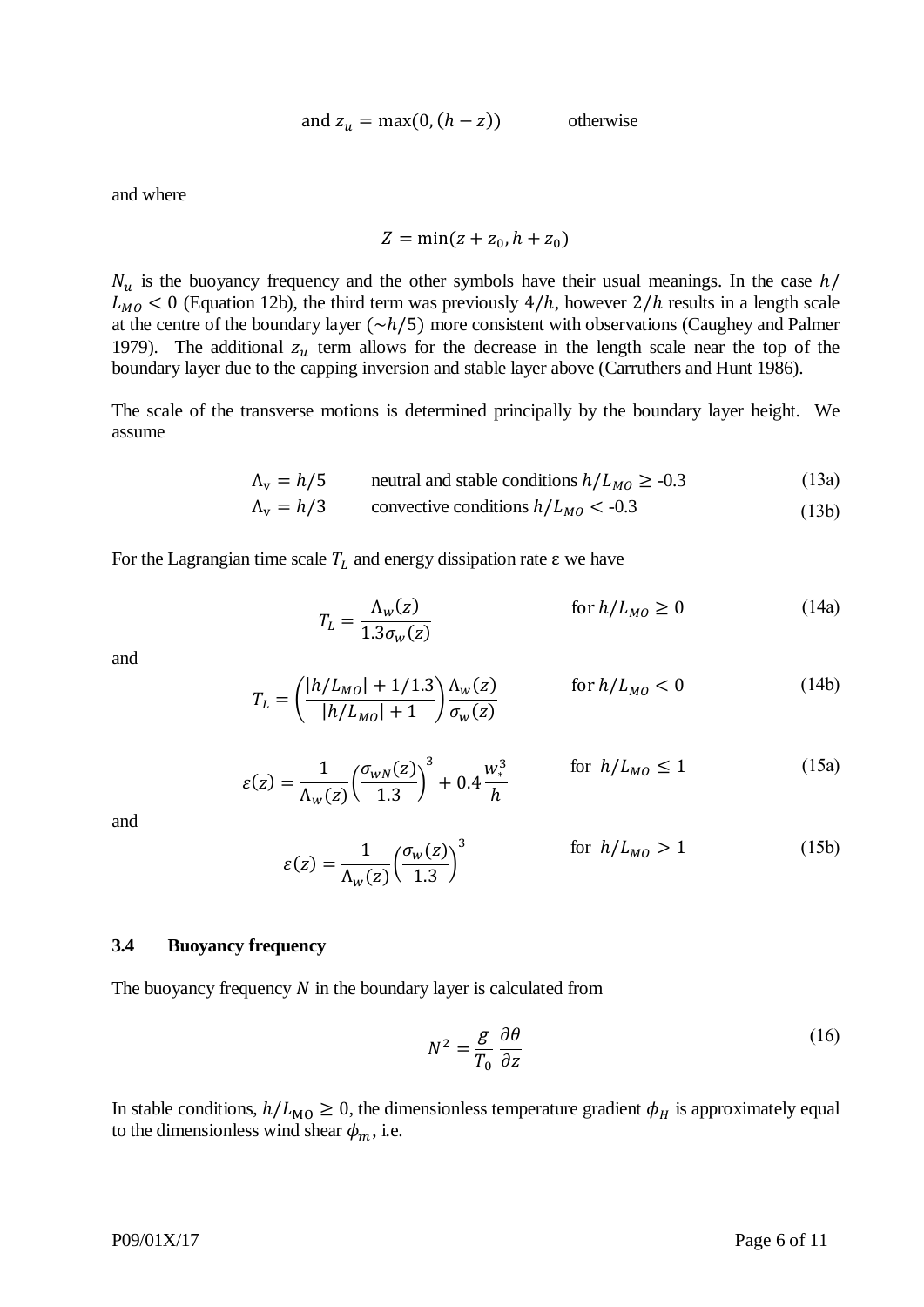$$
\phi_H = -\frac{\kappa z \rho_a c_p u_*}{F_{\theta_0}} \frac{\partial \theta}{\partial z} \approx \phi_m \tag{17}
$$

Therefore, from  $(1)$ ,  $(2)$  and  $(4)$ ,

$$
N^{2}(z) = \frac{u_{*}^{2}}{\kappa^{2}L_{MO}}\left\{\frac{1}{(z+z_{0})} + \frac{a}{L_{MO}} + \left(\frac{b}{L_{MO}} - b\left(\frac{(z+z_{0})}{L_{MO}} - \frac{c}{d}\right)\frac{d}{L_{MO}}\right)e^{-d(z+z_{0})/L_{MO}}\right\}
$$
(18a)

This formula is only valid in the lowest part of the boundary layer, i.e.  $z \le z_{su}$ . We assume that  $z_{su} = \min(100, h)$ . For  $z > z_{su}$  we use

$$
N(z) = \begin{cases} N(z_{su}), & z_{su} < z \le h \\ N_u, & z > h \end{cases} \tag{18b,c}
$$

In stable conditions when  $h/L_{MO} \ge 0$  equations (18) apply, but for  $h/L_{MO} < 0$  (unstable),  $N = 0$ for  $z < h$  since departures from zero are small except very near the surface.

#### **3.5 Potential Temperature**

The potential temperature profile is calculated by assuming that at screen height  $z_s = 1.22$ m, the temperature  $T(z_s)$  is equal to potential temperature.

In stable conditions and neutral conditions when  $h/L_{MO} \ge 0$ , from (18)

$$
\theta(z) = \begin{cases}\n\theta(z_s) \left\{ 1 + \beta \left( \ln \left( \frac{z + z_0}{z_0 + z_s} \right) - \Psi \left( \frac{z + z_0}{L_{MO}}, \frac{z_0 + z_s}{L_{MO}} \right) \right) \right\} & z \le z_{su} \\
\theta(z_{su}) + \frac{\theta(z_{su})}{g} N^2(z_{su})(z - z_{su}) & z_{su} < z < h \\
\theta(z_{su}) + \Delta \theta + \frac{\theta(z_{su})}{g} \left( N^2(z_{su})(h - z_{su}) + N_u^2(z - h) \right) & z > h\n\end{cases} \tag{19a,b,c}
$$

where  $\beta = u_*^2 / \kappa^2 g L_{M0}$  and  $\Psi$  is given by equation (4).

In convective conditions the dimensionless temperature gradient  $\phi_H$  is approximately related to the dimensionless wind shear  $\phi_m$  as  $\phi_H \approx \phi_m^2$ . Thus, from (1), (2) and (3), the potential temperature profile is

$$
\theta(z) = \begin{cases} \theta(z_s) \left\{ 1 + \beta \left( \ln \left( \frac{z + z_0}{z_0 + z_s} \right) - \ln \frac{(1 + y)^2}{(1 + y_s)^2} \right) \right\} & z \le h \\ \theta(h_-) + \Delta \theta + \frac{\theta(h_-)}{g} N_u^2(z - h) & z > h \end{cases} \tag{20a,b}
$$

where  $y = (1 - 16(z + z_0))/L_{M_O}$   $)^{1/2}$  and  $y_s = (1 - 16(z_0 + z_s)/L_{M_O})^{1/2}$ .

P09/01X/17 Page 7 of 11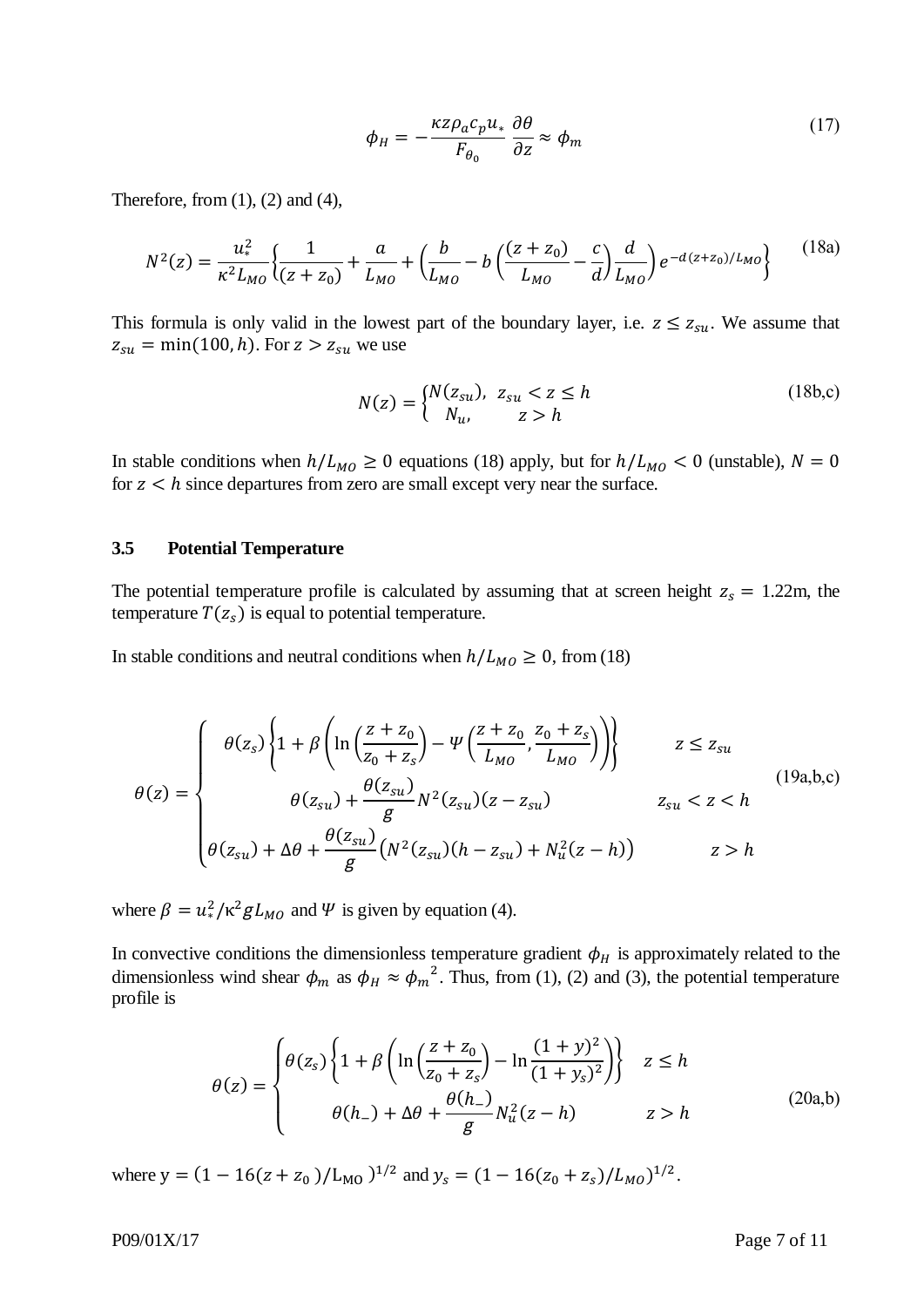#### **3.6 Temperature**

Temperature profiles can be calculated from (18), (19) and (20) by assuming

$$
\theta(z) = T(z) + \gamma_d (z + z_0 - z_s) \tag{21a}
$$

where  $\gamma_d = g/c_p \approx 0.01^{\circ}$ C/m is the adiabatic lapse rate.  $(g = 9.807 \text{ m/s}^2; c_p = 1000 \text{ J/kg}^{\circ}$ C). Therefore

$$
T(z) = \theta(z) - \gamma_d(z + z_0 - z_s)
$$
 (21b)

#### **3.7 Pressure**

The pressure is given in millibar and is calculated from the absolute and potential temperatures using the perfect gas relationships:

$$
p(z) = p_0 \left(\frac{T(z)}{\theta(z)}\right)^{\frac{c_p}{R}}
$$
 (22)

where  $p_0$  is the pressure at screen height  $z_s$  taken as 1013.0 mbar, and for  $z < z_s$ ,  $p = p_0$ .

#### **3.8 Specific Humidity**

The humidity output from the boundary layer structure module is in terms of specific humidity  $q$ .

In the boundary layer it is easiest to parameterise specific humidity directly. We adopt profiles in the boundary layer identical to those for potential temperature (see above) with the following substitutions:

$$
\theta(z_s) \to q_0
$$

$$
\beta \to -\frac{\lambda_E}{q_0 \kappa u_* \rho \lambda}
$$

$$
\frac{\theta(z_{su})}{g} N^2(z_{su}) \to \left(\frac{\partial q}{\partial z}\right)_{z=z_{su}}
$$

Here  $\lambda$ , the specific latent heat of vaporisation, is taken to be  $(2.5008 \times 10^6 - 2.3 \times 10^3 T_0^c)$  J/kg (Gill 1982).  $q_0$  is the screen level specific humidity and  $\lambda_E$  is the surface latent heat flux.

Above the boundary layer we parameterise relative humidity  $r_h$  directly as

$$
r_h = r_{hu} + \left(\frac{\partial r_h}{\partial z}\right)_u (z - h) \tag{23}
$$

This is then converted to a specific humidity as follows. First the saturation vapour pressure  $e'_{w}$ is obtained from a formula by Wexler [8] (see P26/01). This is converted to a saturated mixing ratio  $r_w$  using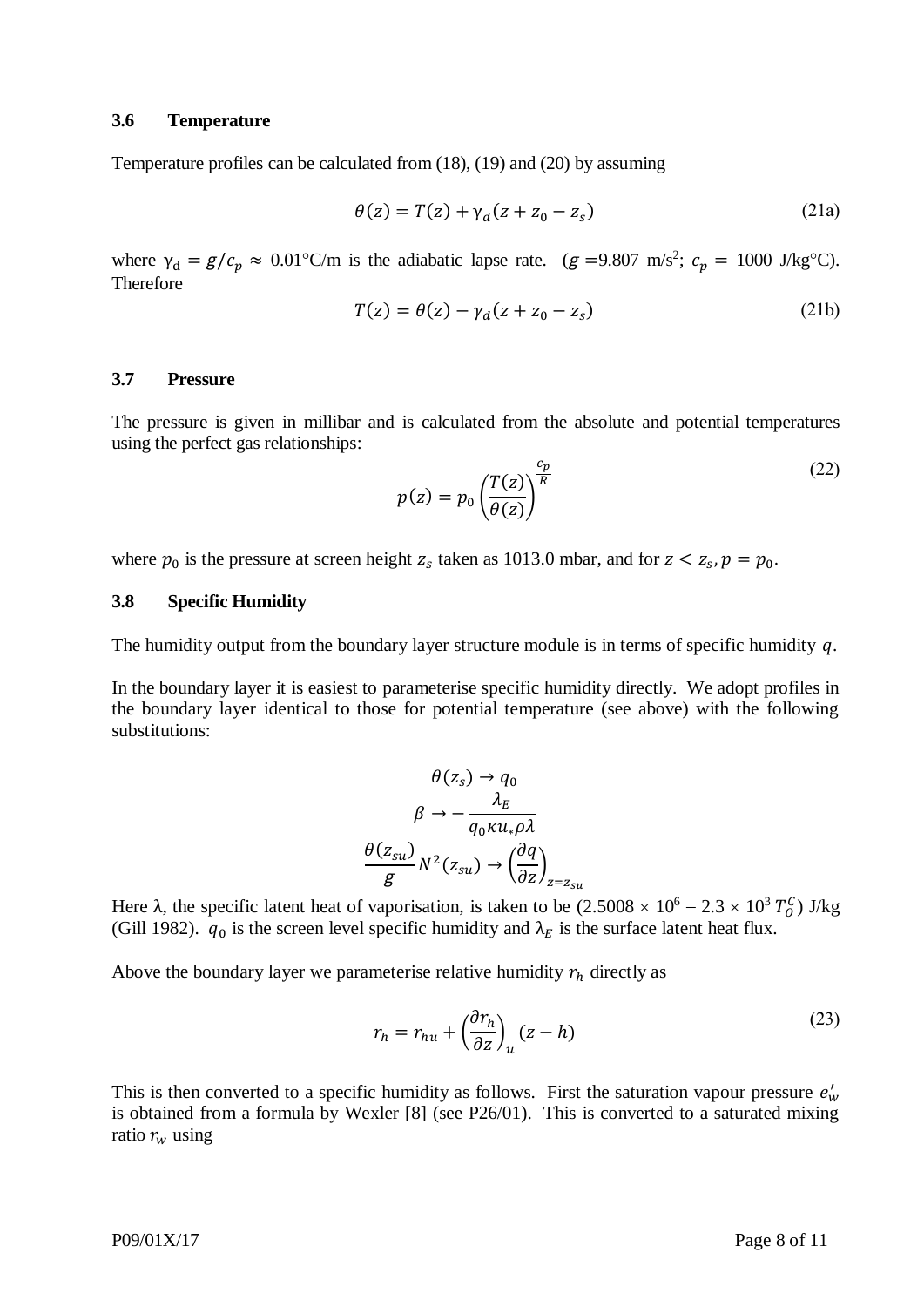$$
r_w = \frac{\varepsilon e_w'/p}{1 - e_w'/p} \tag{24}
$$

where  $\epsilon = 0.62197$  is the ratio of the molecular weight of water to that of dry air. Then the mixing ratio is obtained as

$$
r = r_w \frac{r_h}{100} \tag{25}
$$

and converted to a specific humidity using

$$
q = \frac{r}{1+r} \tag{26}
$$

We allow the possibility of humidity exceeding saturation but impose a lower limit of zero on  $q$ .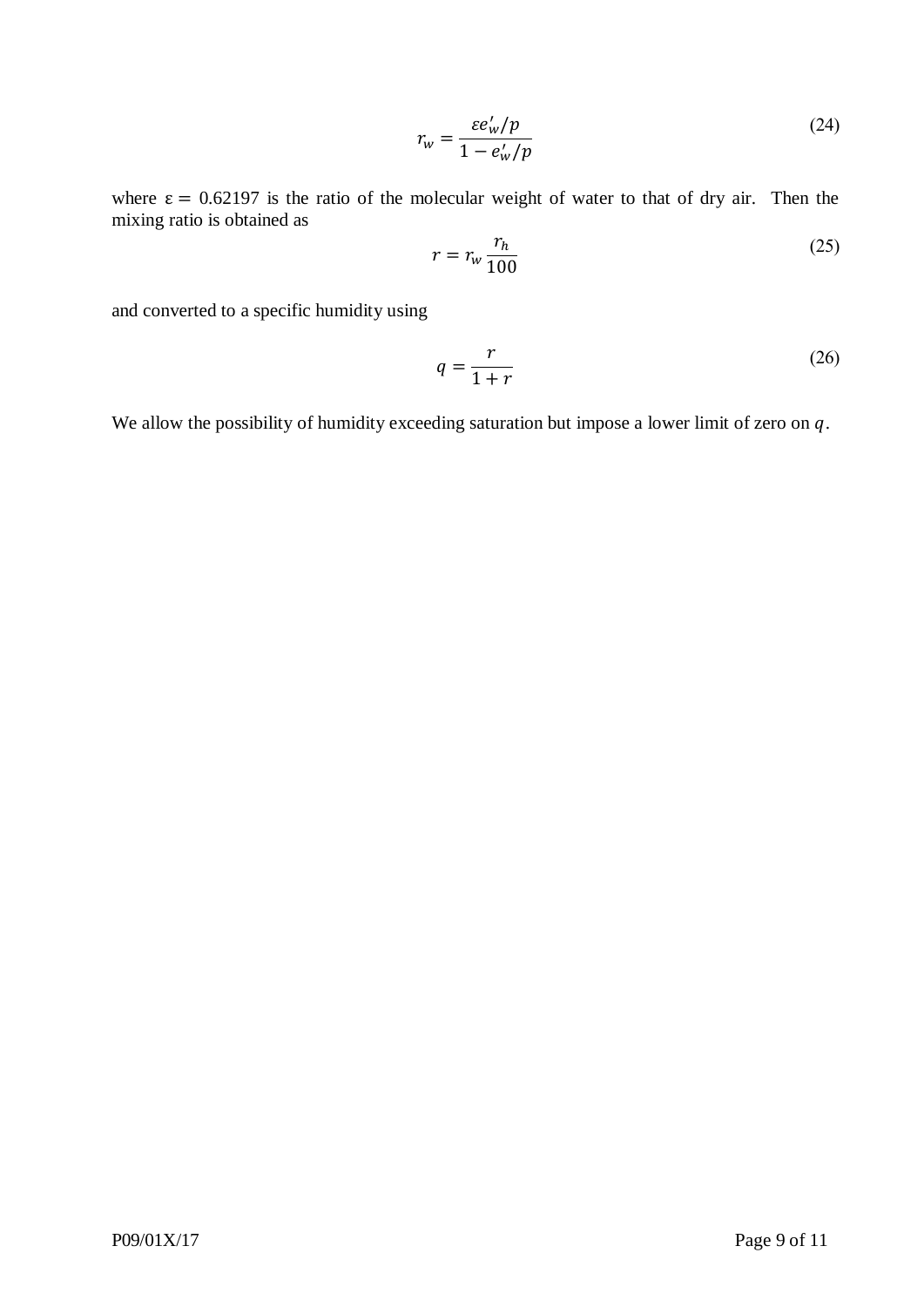### **4. User-input vertical profile data**

The user can input vertical profiles of one or more of wind speed, turbulence parameters, temperature and specific humidity. Data are entered at a sequence of heights for each modelled meteorological condition. To obtain the value at a particular height for use in the dispersion calculations, an interpolation procedure is used, which combines a linear interpolation of the user-input data with the standard ADMS boundary layer structure algorithms, to produce a profile fitted to the user-input data but similar in shape to the standard ADMS profile. The interpolation procedure is as follows.

- Step 1 The user-input data are linearly interpolated to the required height.
- Step 2 The standard ADMS value is calculated at the required height
- Step 3 The standard ADMS value is calculated at the user-input data points immediately above and below the required height and linearly interpolated to the required height
- Step 4 The ratio of the value calculated in Step 2 to the value calculated in Step 3 is applied to the value obtained in Step 1.

i.e. the value of quantity  $Y$  at height  $Z$  is given by

$$
Y(Z) = \frac{Y_{ADMS}(Z)}{(W \times Y_{ADMS}(Z_u) + (1 - W)Y_{ADMS}(Z_l))} (W \times Y_{PRF}(Z_u) + (1 - W)Y_{PRF}(Z_l))
$$
 (27)

where  $Y_{ADMS}$  is the ADMS boundary layer structure function,  $Y_{PRF}$  is the user-input profile,  $Z_u$  is the closest user-input data point above the required height,  $Z_l$  is the closest user-input data point below the required height, and  $W$  is a weighting given by

$$
W = \frac{Z - Z_l}{Z_u - Z_l} \tag{28}
$$

Above the highest user-input data point, the value is given by

$$
Y(Z) = \frac{Y_{ADMS}(Z)}{Y_{ADMS}(Z_{max})} Y_{PRF}(Z_{max})
$$
\n(29)

where  $Z_{max}$  is the highest user-input data height.

Similarly, below the lowest user-input data point, the value is given by

$$
Y(Z) = \frac{Y_{ADMS}(Z)}{Y_{ADMS}(Z_{min})} Y_{PRF}(Z_{min})
$$
\n(30)

where  $Z_{min}$  is the lowest user-input data height. There is one exception to equation (30): the wind speed at ground level is always assumed to be zero.

Note that the change in wind speed with height,  $dU/dz$ , is also required for dispersion calculations. This quantity is always calculated using the standard ADMS profile rather than from the user-input data, in order to avoid numerical errors.